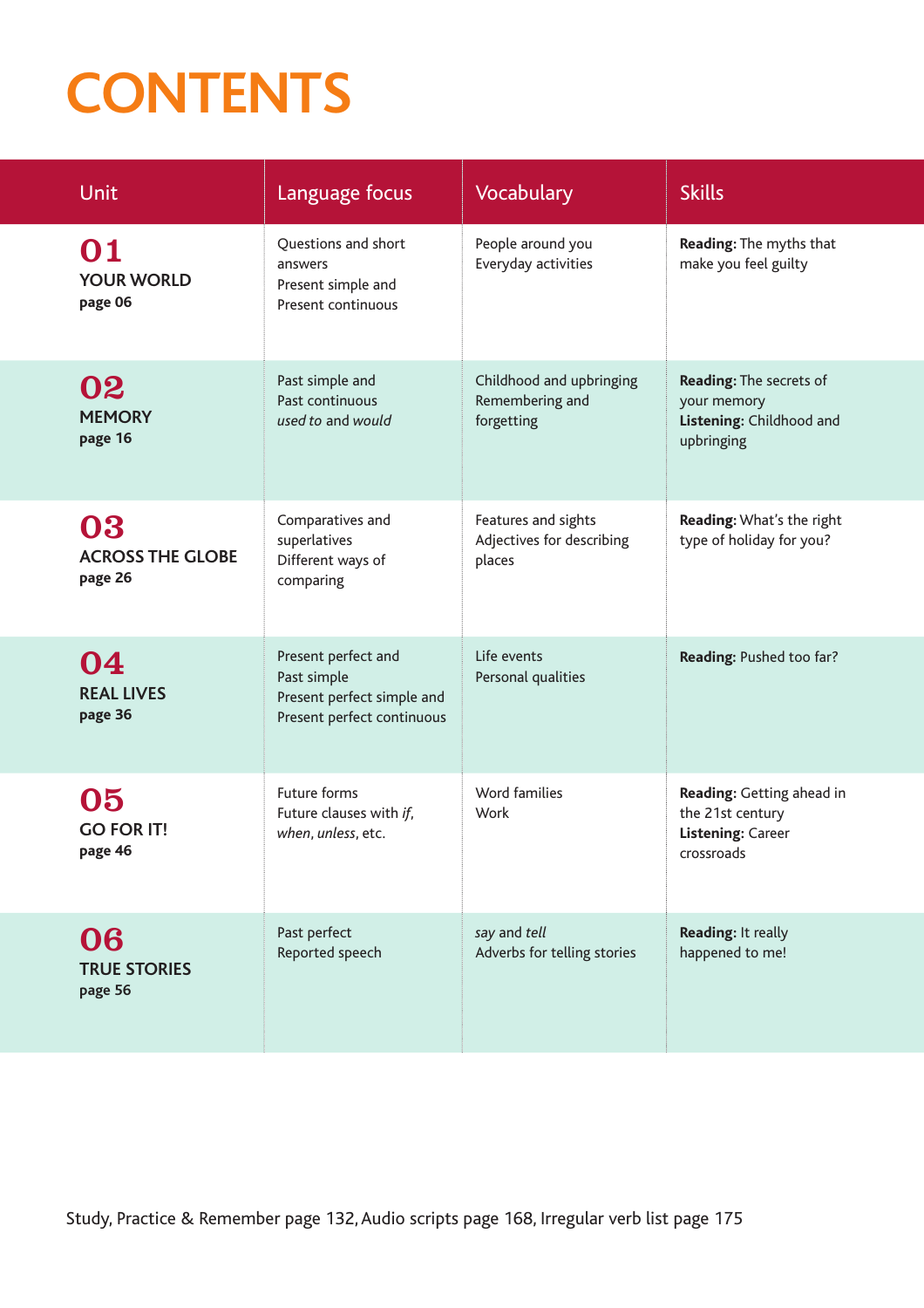| Pronunciation                                                                             | <b>Task</b>                                                                                                                | Language live/<br>World culture                                                                        | Study, Practice & Remember                                                                                             |
|-------------------------------------------------------------------------------------------|----------------------------------------------------------------------------------------------------------------------------|--------------------------------------------------------------------------------------------------------|------------------------------------------------------------------------------------------------------------------------|
| Sentence stress in<br>questions<br>Using intonation to<br>show interest                   | Discuss the way you<br>spend your time<br><b>Preparation: Listening</b><br>and reading<br>Task: Speaking                   | Language live<br>Speaking: Keeping a<br>conversation going<br>Writing: An informal<br>email            | Study & Practice 1, page 132<br>Study & Practice 2, page 132<br>Remember these words, page 134<br>Study tips, page 134 |
| Past simple -ed endings                                                                   | Describe a personal<br>memory<br><b>Preparation: Listening</b><br>and vocabulary<br>Task: Speaking<br>Follow up: Writing   | <b>World culture</b><br><b>Video and research:</b><br><b>Flashbulb memories</b>                        | Study & Practice 1, page 135<br>Study & Practice 2, page 136<br>Remember these words, page 137<br>Study tips, page 137 |
| Stress and /ə/ sounds in<br>comparative phrases<br>Sentence stress in polite<br>questions | Provide an insider's guide<br><b>Preparation: Listening</b><br>Task: Speaking                                              | Language live<br><b>Speaking: Travel</b><br>problems<br>Writing: A travel blog                         | Study & Practice 1, page 138<br>Study & Practice 2, page 139<br>Remember these words, page 140<br>Study tips, page 140 |
| Strong and weak forms<br>of have<br>Linking in time phrases                               | Nominate someone for<br>an award<br><b>Preparation: Listening</b><br>Task: Speaking<br>Follow up: Writing                  | <b>World culture</b><br><b>Video and research:</b><br><b>Charles Dickens: Writer</b><br>and campaigner | Study & Practice 1, page 141<br>Study & Practice 2, page 142<br>Remember these words, page 143<br>Study tips, page 143 |
| Word stress in word<br>families<br>Polite intonation in<br>questions                      | Choose who to hire<br>or fire!<br><b>Preparation: Reading</b><br>and listening<br>Task: Speaking and<br>listening          | Language live<br>Speaking: Making a<br>formal telephone call<br>Writing: A CV                          | Study & Practice 1, page 144<br>Study & Practice 2, page 145<br>Remember these words, page 146<br>Study tips, page 146 |
| Hearing the difference<br>between Past simple<br>and Past perfect in<br>connected speech  | Retell a story<br><b>Preparation: Listening</b><br>and vocabulary<br>Task: Speaking and<br>listening<br>Follow up: Writing | <b>World culture</b><br><b>Video and research:</b><br>A story that rocked the<br>world                 | Study & Practice 1, page 147<br>Study & Practice 2, page 148<br>Remember these words, page 149<br>Study tips, page 149 |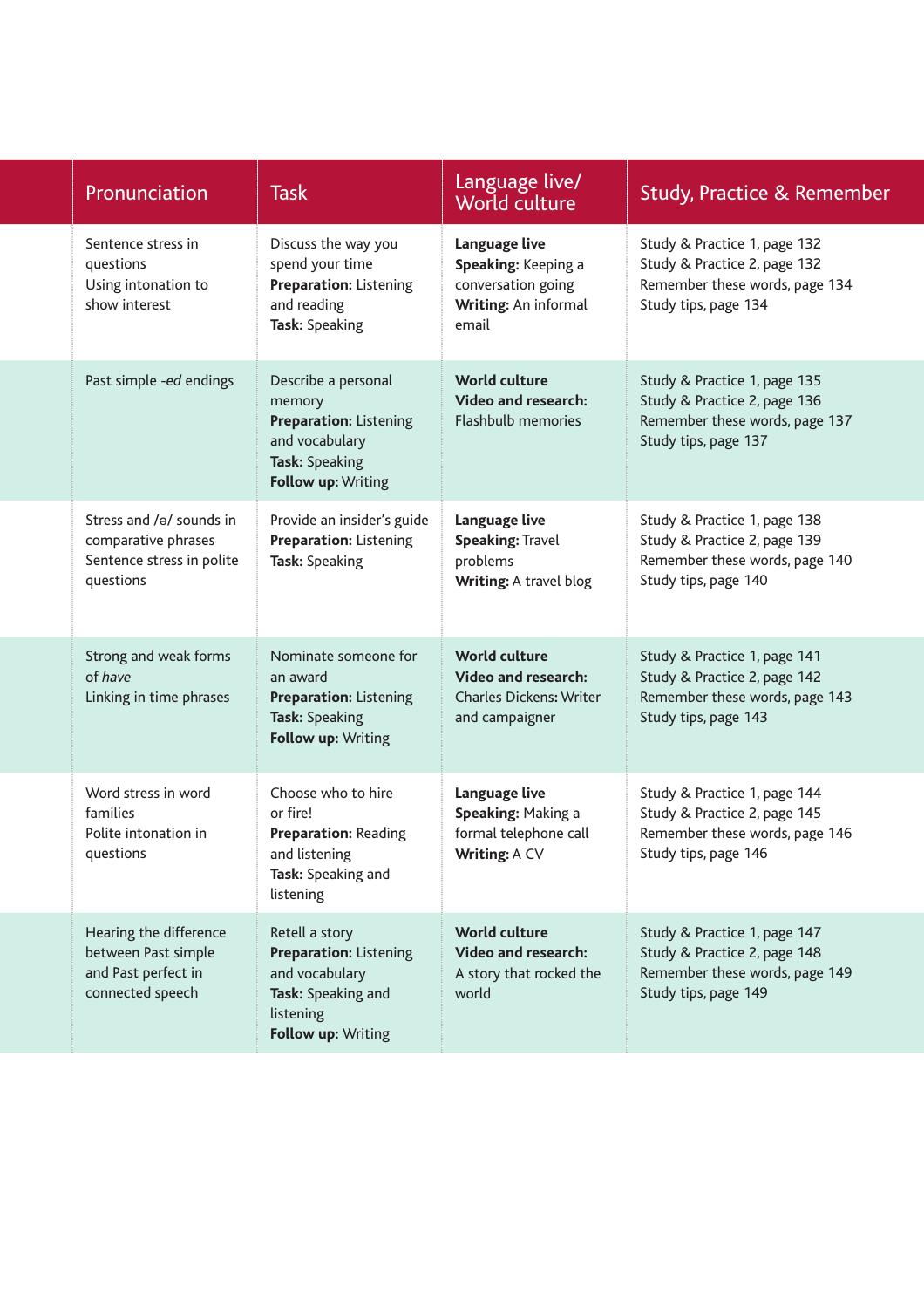## **CONTENTS**

| <b>Unit</b>                                          | Language focus                                                                           | <b>Vocabulary</b>                                                         | <b>Skills</b>                                                                           |
|------------------------------------------------------|------------------------------------------------------------------------------------------|---------------------------------------------------------------------------|-----------------------------------------------------------------------------------------|
| 07<br><b>MUST SEE!</b><br>page 66                    | -ed/-ing adjectives<br>The passive                                                       | Entertainment and<br>television<br>Extreme adjectives                     | <b>Reading: News stories</b><br>Listening: Film quiz                                    |
| 08<br><b>SOCIAL LIFE</b><br>page 76                  | Polite requests<br>will and shall for instant<br>responses                               | Social behaviour<br>Talking about norms<br>and customs                    | Reading: My big night out!<br>Listening: Modern manners quiz                            |
| 09<br><b>STUFF!</b><br>page 86                       | Defining relative clauses<br>Quantifiers                                                 | How gadgets work<br>Describing everyday objects                           | Reading: Consumer crazy<br>Listening: How gadgets<br>work                               |
| 10<br><b>SOCIETY AND</b><br><b>CHANGE</b><br>page 96 | Making predictions<br>Hypothetical possibilities<br>with if                              | Numbers and statistics<br>Society and change<br>Society and social issues | Reading: The future will<br>surprise us<br>Listening: Society and<br>change             |
| <b>RULES</b><br>page 106                             | Obligation and permission<br>in the present<br>Obligation and permission<br>in the past  | Linking words<br>Crime and punishment                                     | Listening: Annoying rules<br>Reading: Exclusive clubs                                   |
| 12<br><b>YOUR CHOICE</b><br>page 116                 | could have, should have,<br>would have<br>Hypothetical situations<br>in the past with if | Problems and solutions                                                    | Listening: The toughest<br>decision of their lives<br>Reading: How to make<br>decisions |